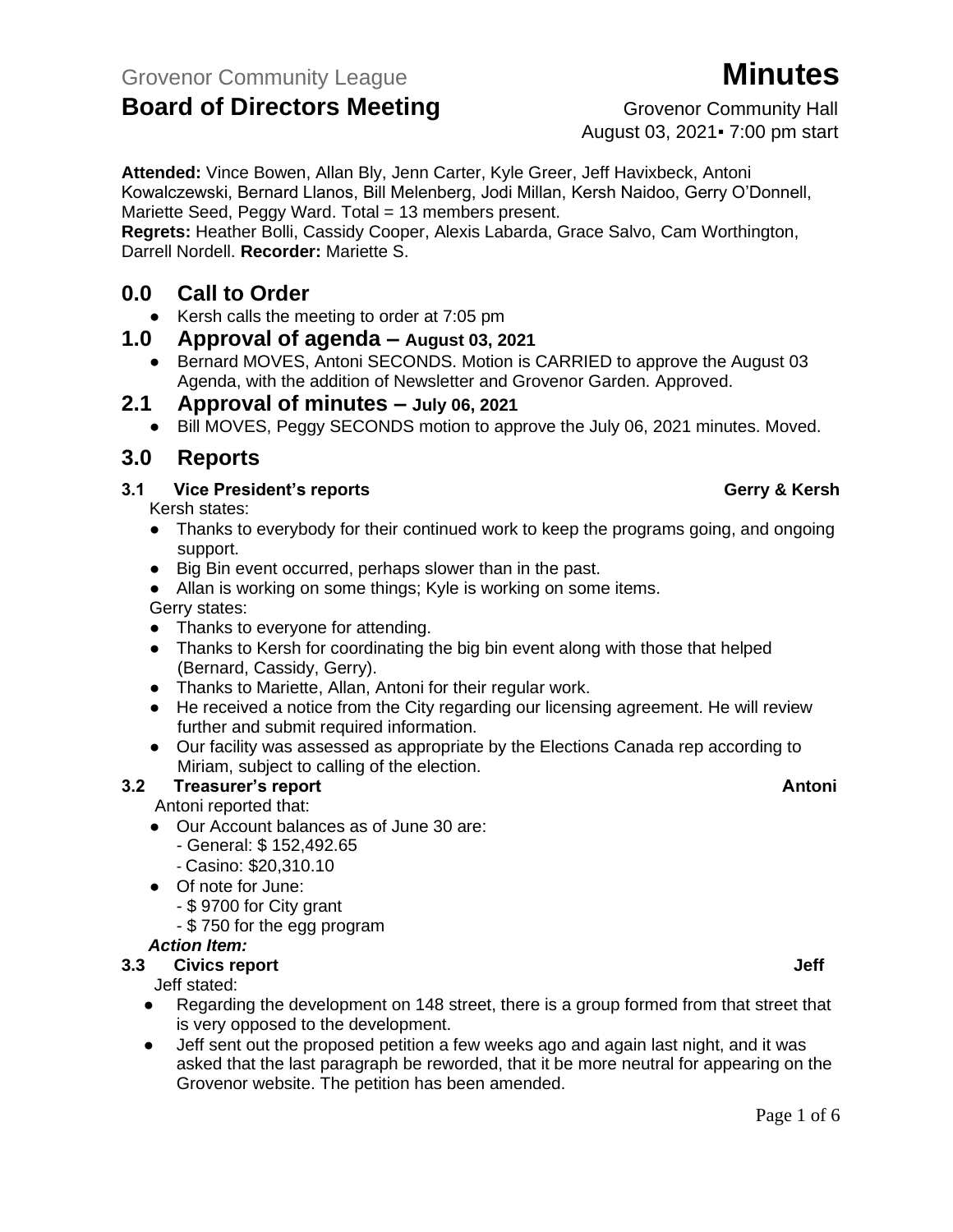# **Board of Directors Meeting Example 20 Grovenor Community Hall**

● Suggested for our website to have a platform page that says here is what some

- community groups are doing. Have a disclaimer for board. • Jeff Lewis owns all 3 properties, a real estate agent and is working with Invest-tech Consulting.
- Suggested to say the petition with contact information is on the website but careful wording is suggested to keep neutral.
- Andrew Knack did respond to Pat Kealy. *Action Item: x*

### **3.4 City of Edmonton Darrell**

Darrell absent; no report sent

Gerry states Darrell worked with him and Kersh on the park signage for pets/dogs which has been agreed to for installation in future after signs received. *Action Item:*

### **4.0 Old business**

#### **4.1 Social events update Grace**

Grace absent, no report

● Mariette reports that she heard back from Jillian and reads Jillian's report which states: "35 people volunteered to put out flowers. I had about 19 families register answers, all of whom got participation prizes. I did a random draw for the bigger prizes, which were \$10 gift cards to Cafe Rista and Ch. Two people got the "grand" prize, which was one of each, the rest were distributed one each. Expenses have been submitted."

#### **4.2 Program update Cassidy**

Cassidy absent:

- Kersh says he and Cassidy are working on some events for Fall Fest.
- *Action Item:*
- **4.3 Facilities update (including project funding approvals) Allan** Allan reported that:
	- He talked to Vince about contacting Ryan the artist to redo the mural on the walls as the paint is peeling on the south wall.
	- We need to get the best material to get future longevity out of the new mural.
	- He has been in touch with Stan re his proposal for the 3 projects, moving the storage shelter and redoing the roof on it and prepping the south wall for a new mural.
	- All 3 projects will come to about \$6000, depending on materials.
	- It is mentioned that Alex Labarda also does mural work. His work is in the Grovenor school.
	- Discussion ensues about who to consider hiring to do the next mural.
	- The porta potty is onsite outside the rec centre. It is chained down. It is from the same company that we get our waste disposal.
	- Kyle reports that he and Gerry met with Darryl re the sidewalk. It will likely be done on a diagonal. This will line up with ramp access and give more clearance for a tree.
	- Darrell has several documents to submit in the next few weeks and then the project should be able to proceed.

*Action item: Kersh to forward Allan the contact info on former mural artist Ryan Whyte. Motion to move ahead to accept the 3-point proposal, and for now move ahead with items 1 & 3 is made by Allan. Bill seconds the motion. Approved.*

August 03, 2021▪ 7:00 pm start

#### Page 2 of 6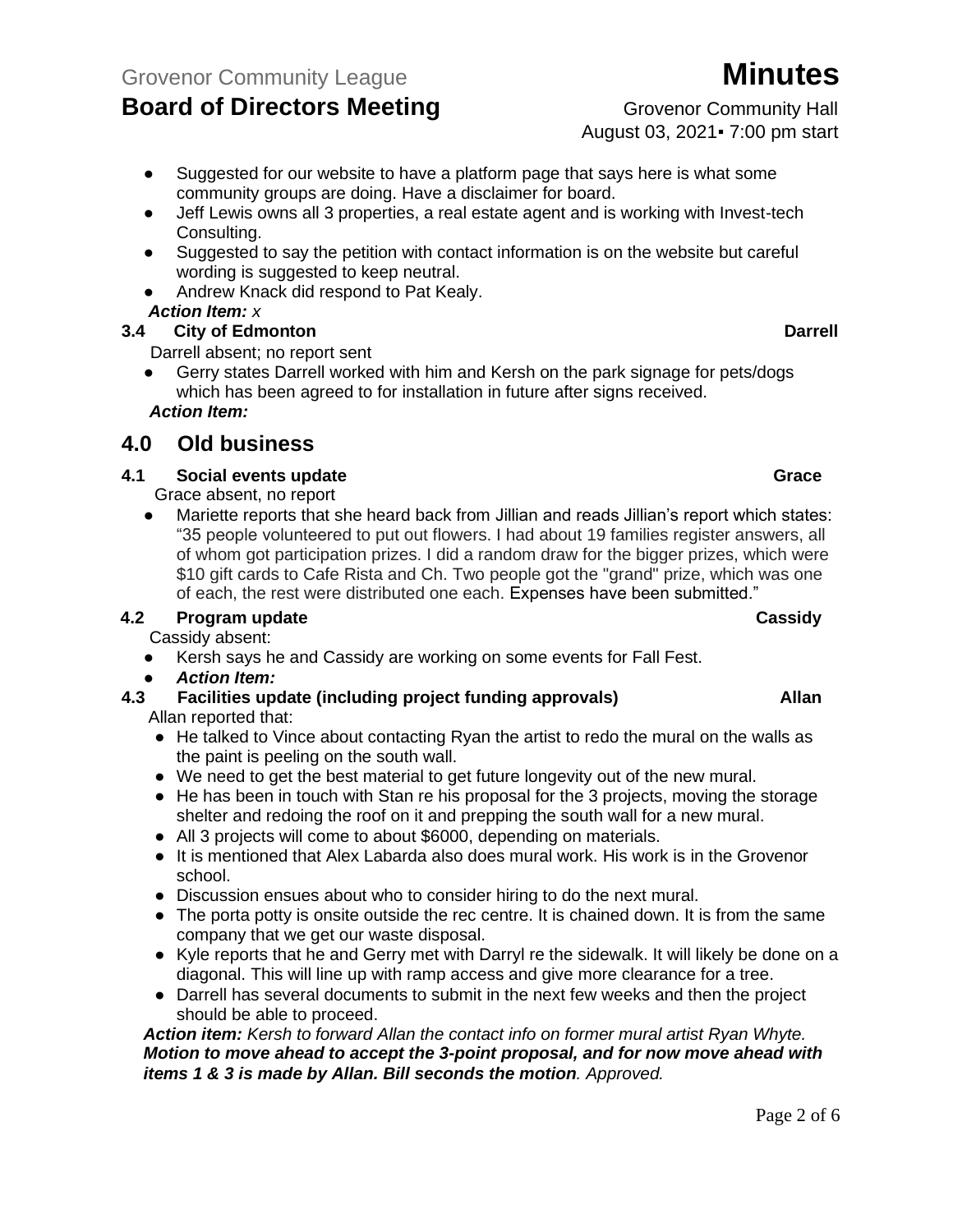# **Board of Directors Meeting Example 20 Grovenor Community Hall**

August 03, 2021▪ 7:00 pm start

#### **4.4 Elections Canada update Gerry** Gerry reported: ● We have not heard anything further from the coordinator about use of the hall. ● It would be good to know for sure as there are hall rentals to consider. ● Plus, there is a possibility Elections Canada could go back to the school. **4.5 Valley line LRT & EPCOR infrastructure update Allan** Allan stated: ● Infrastructure work continues to be done through Glenora. LRT work will proceed from the west toward downtown. **4.6 Google Workspace & Website update Allan** Allan reports: ● Things are pretty stable right now. ● Website updates are ongoing **4.7 Stony Plain Road and Area News Network Bill** Bill states: ● Things are in progress. He has left a voicemail message to get a better sense of what they want from us. **4.8 Proposed rezoning 10212-10220 148 St. project status update Jeff** Jeff states: ● See civics report above, item #3.3. **4.9 Big Bin event status update Kersh** Kersh/Cassidy reported: • The event went off on July 18. It was a chilly morning. Bernard and Cassidy participated. • One bin was filled, the second partially. Items were removed from the hall. ● Uptake wasn't as large as usual as we held it at a different time (July instead of May) and had very little time to advertise. But successful. ● Locking bins this year helped eliminate unwanted materials. • The grant should be coming via EFT for around \$600. Antoni has the invoice. **4.10 Fall Fest status update Kersh** Kersh reported: • That everything is in progress. Yet to secure another food truck. And a desert truck. ● The idea is during Covid times is to keep it simple. Normally we would solicit door prizes from neighbouring businesses. Also 50/50 tickets are usually sold. If these are to go ahead, he needs help. ● He has a lot of things yet to coordinate with Darrell so needs some help with this.

● Date is September 11. We need to get onto hall sign and website as soon as possible. For sign to say Fall Fest 5-9 pm Food trucks.

### **4.11 EFMF Songlines concert status update Peggy**

#### Peggy states:

- We were not successful in our submission.
- North Glenora had an event last weekend. Other communities may.

#### **4.12 Park signage for pets/dogs**

Gerry states:

● He and Kyle met with Darrell, who filed the application for the sidewalk. Approval is pending. Kyle to get quote.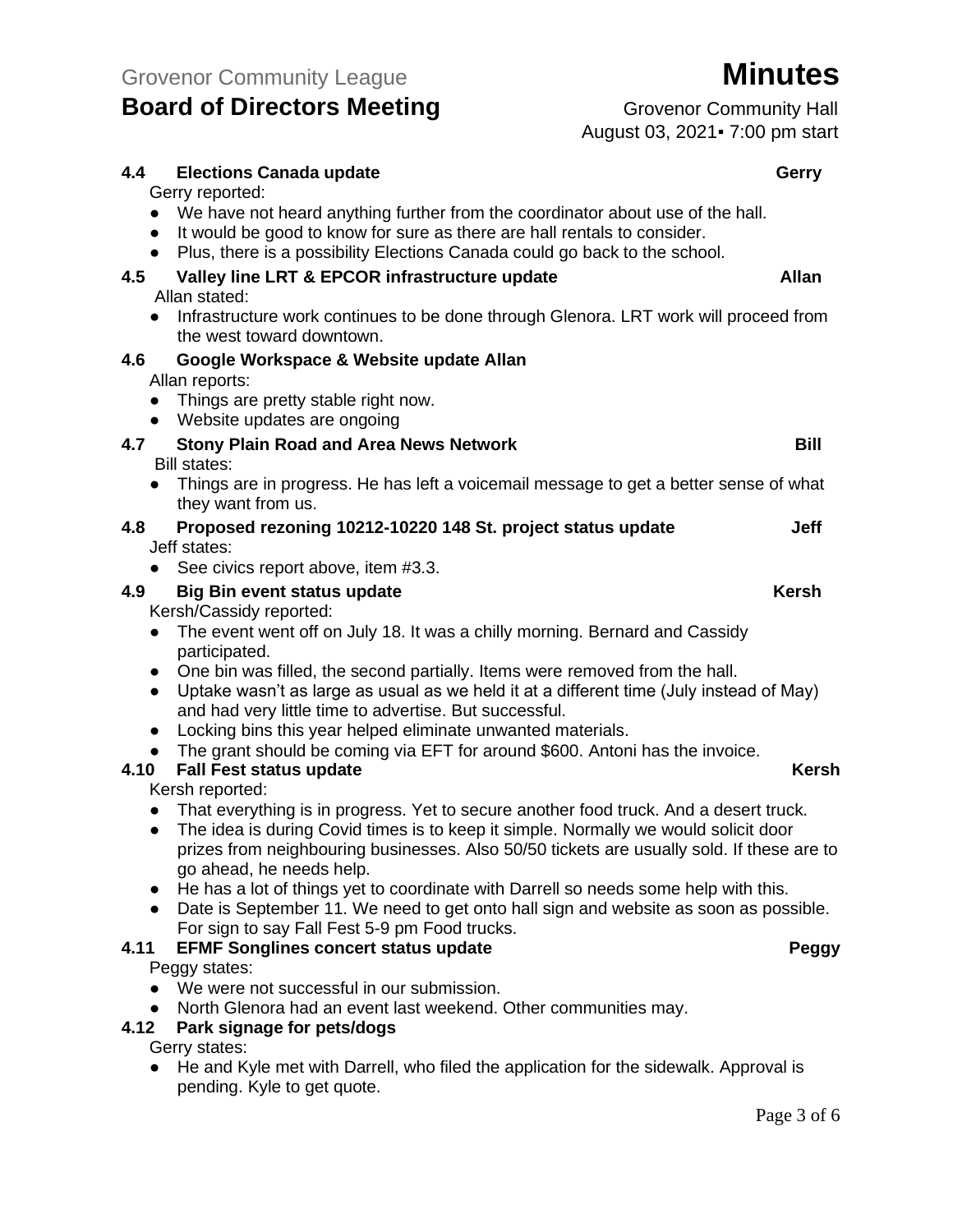

August 03, 2021▪ 7:00 pm start

- They also walked the park with Darrell regarding the signage. Another 6 or so signs.
- Will go to vendor for pricing soon.
- The school is doing their own signs.
- *Action Item: Kersh to reach out to school principal to invite to Sept meeting.*

#### **4.13 Newsletter update**

Bill states:

- As agreed at last meeting, the deadline for submissions will be August 24 so he can get it printed and delivered in advance of the long week and for Fall Fest.
- Bill hopes for delivery on 27 of August.
- *Action Item: Kersh to provide Fall Fest report.*

#### **4.14 Grow Grovenor**

Jodi States:

- Juanita Gnanapragasam, the sustainability scholar, is looking at the value of community gardens in Edmonton. She would like to profile our Garden in Grovenor. Jodi is meeting with her on Sunday at the garden. She is inviting helpers.
- She put in a request to have the dead trees removed. The tree coordinator responded that our dead trees will likely be removed in the fall.

*Action Item: Jodi to send weblink so we can order our own speed limit signs.*

#### **4.15 Other old business**

● x

#### **5.0 New business none**

#### **5.1 New speed limit reduction policy Gerry** Jodi reported:

- Jodi says she received notice about new speed limit of 40 mph. She requested signs from the City. The Speed limit reduction project website. Anyone can request them.
- Big electronic sign stating the speed limit you are going has been requested.
- *Action Item: n/a*
- **5.2 Other new business Darrell**

n/a

### **6.0 Action Items update (for items not yet covered)**

- Done. Petition now in works.

- In progress to hold online meetings in hall.
- Apache seeds have been paid.
- Draft budget is on hold due to Covid flux.
- Damage to equipment shed is being addressed.
- Light at rink is being addressed.
- Remove Abundant Community item.

- Suggested to remove upper chain link portion of gate. It is repaired but not so sturdy.

Remove and state potential change in rink access. Discussion about locking rinks. Consider safety.

- Concrete work is in progress. Gerry to call other food truck.
- Shift power provider to facilities director.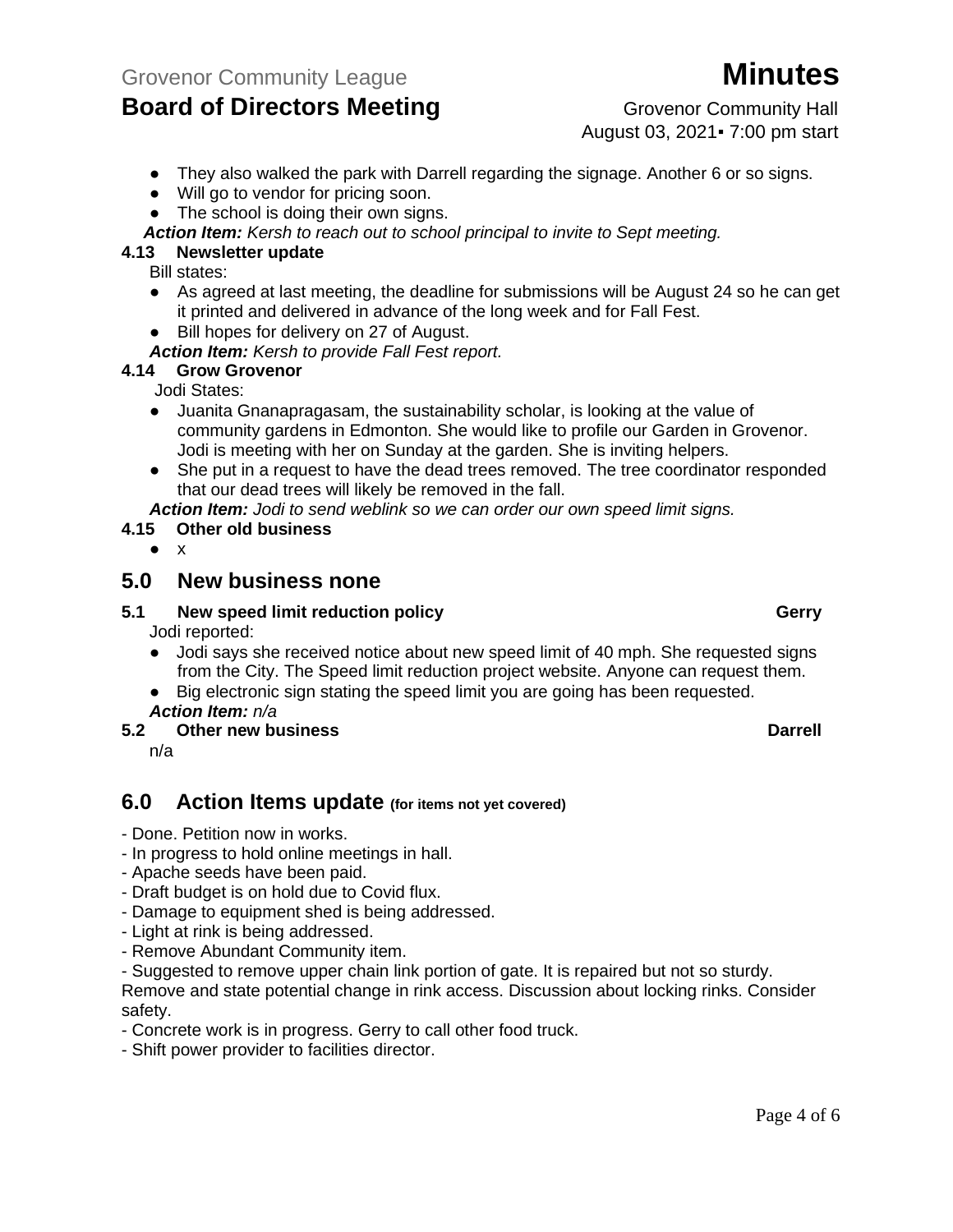August 03, 2021▪ 7:00 pm start

## **7.0 Next meeting – September 07, 2021 ▪ 7:00 pm**

#### **Adjourned 8:49 pm**

\*Please see June Income Statement included below.

# Profit and Loss

#### **Grovenor Community League**

Date Range: Jun 01, 2021 to Jun 30, 2021

| <b>ACCOUNTS</b>                                        | Jun 01, 2021<br>to Jun 30, 2021 |
|--------------------------------------------------------|---------------------------------|
| Income                                                 |                                 |
| Government Grants - Local Government                   | \$9,701.00                      |
| Program Income - Membership Dues                       | \$45.00                         |
| Program Income - Program Service Fees                  | \$750.00                        |
| <b>Total Income</b>                                    | \$10,496.00                     |
|                                                        |                                 |
| <b>Total Cost of Goods Sold</b>                        | \$0.00                          |
|                                                        |                                 |
| <b>Gross Profit</b><br>As a percentage of Total Income | \$10,496.00<br>100.00%          |
|                                                        |                                 |
| <b>Operating Expenses</b>                              |                                 |
| Miscellaneous Expense                                  | \$50.00                         |
| Repairs & Maintenance                                  | \$129.38                        |
| Telecommunication/Broadband                            | \$101.85                        |
| Utilities                                              | \$271.11                        |
| <b>Total Operating Expenses</b>                        | \$552.34                        |
|                                                        |                                 |

| <b>Net Profit</b>               | \$9,943.66 |
|---------------------------------|------------|
| As a percentage of Total Income | 94.74%     |

# <u>ze</u><br>Jrovenor